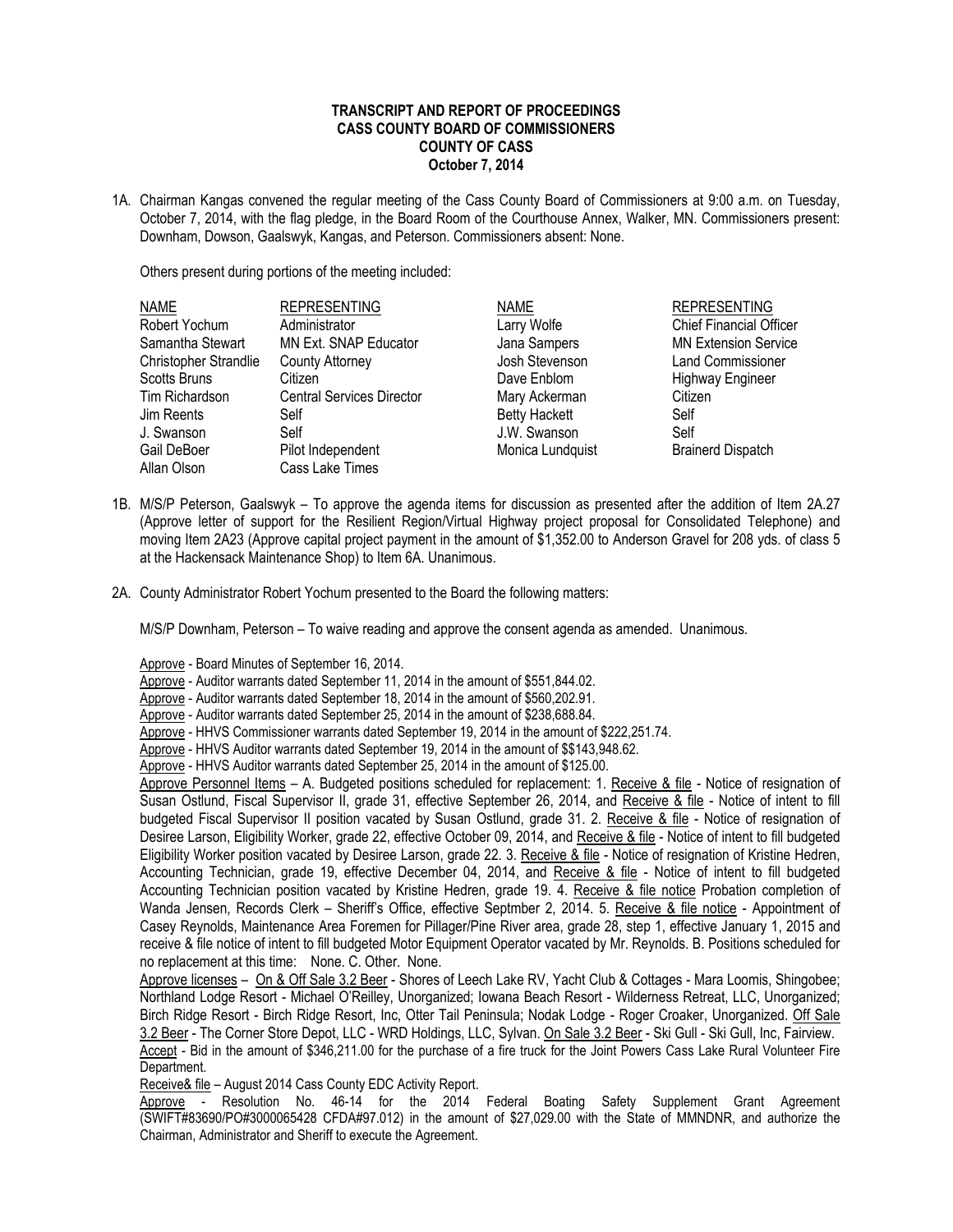Commissioner Downham offered Resolution No. 46-14 and moved its adoption, and Commissioner Peterson seconded:

BE IT RESOLVED that the Cass County Board of Commissioners hereby approves the 2014 Federal Boating Safety Supplement Grant Agreement (SWIFT#83690/PO#3000065428 CFDA#97.012) in the amount of \$27,029.00 with the State of Minnesota Department of Natural Resources, and authorizes signature of the Chairman, Auditor or Administrator and Sheriff to execute the Agreement.

Resolution No.46-14 was adopted by majority vote: Ayes: Downham, Dowson, Gaalswyk, Kangas, Peterson. Nays: None.

Receive & file - Timber auction results of September 25, 2014 totaling 3,532 cords plus 17.90 mbf saw timber totaling \$91,649.00. Receive & file - Subcontractor Provider Agreement between Cass County dba Cass County Public Health and Walgreen, Co. to provide health services to patients.

Receive & file - Collaborative Agreements between Cass County HHVS, Northland Community Schools,

Walker/Hackensack/Akeley Public Schools, Pillager Public Schools, Pine River/Backus Public Schools, and Bi-County Community Action Programs, Inc.,

Receive & file - Agreement with Northland Area Family Service Center and Leech Lake Early Childhood Development for the period September 1, 2014 through August 31, 2015 reimbursement to Public Health: \$397/per full day, \$17.00 per child for Blood Lead Testing, \$300 per child for C&TC Screening to child not eligible for MA.

Approve - Purchase of Service Agreement with MN Dept. of Health, Perinatal Hepatitis B and IPI and Cass County Public Health contract term amendment from Oct. 24, 2013 to Oct. 1, 2014 to Sept. 30, 2018 and rate revisions.

Approve - Purchase of Service Agreement with MN Dept. of Health Master Grant Contract For Community Health Boards contract term Jan. 1, 2015 to Dec. 31, 2019.

M/S/P Downham, Peterson – To award a gravel delivery contract to Northfork Boulders (no other bids submitted) for \$560.00 on a timber access road in Section 17-136-31 (Moose Lake Township). Unanimous.

M/S/P Downham, Peterson - To award taconite tailing contract to Holmvig Excavating (no other bids submitted)at \$17.00/yard on grant in aid snowmobile trail in Sect. 21,29-140-26 (Thunder Lake Township). Unanimous.

M/S/P Downham, Peterson - To award a bid to Northfork Boulders @ \$12.00/yd. to fix wash outs on the Fish lake/Green lake forest road in Bungo Twp. (29-137-31). Unanimous.

| Bidder             | <b>Bid Amount</b> |
|--------------------|-------------------|
| Northfork Boulders | \$12.00/yard      |
| Schrupp Excavating | \$20.00/yard      |
| Greg Anderson      | \$14.90/yard      |

Receive & file - HHVS Cash Account Balance Comparison and Child Service Costs through August 2014.

Accept - Donations in the amount of \$75.00 and \$400 for the Veterans Transportation Program.

Approve- Legal fee agreement for stipulation for remand and suspension of variance appeal to meet recommended deadlines not to exceed \$2,500 except prior approval.

M/S/P Downham, Peterson – To award a quote for inspection of Project 1 - 2267 36th Ave SW, Pine River, PIN# 31-033-4100, (Tan Pole Shed is not part of demolition); Project 2 - 12675 Pineview Pl SW Motley, PIN# 24-007-3502 & 24-007-3504, (Motel with 6 units, 3 Trailer Houses); Project 3 - 127 First St NW, Cass Lake, PIN#85-337-1060; Project 4 - 308 Basswood Ave NW Cass Lake, PIN#85-344-0240; Project 5 - 304 Basswood Ave NW Cass Lake, PIN# 85-344-0250; Project 6 - 116 Second St NW Cass Lake, PIN# 85-337-1035; Project 7 - 229 Central Ave, Bena, PIN# 83-337-1040, to MacNeil Environmental Inc. not to exceed \$2,750.00 unless additional samples are authorized at \$15.00 each. Unanimous.

| <b>Name</b>          |       |                                           |       | $\overline{4}$ | $\ddot{\circ}$ | <u>6</u> |       | Combined Bid |
|----------------------|-------|-------------------------------------------|-------|----------------|----------------|----------|-------|--------------|
| MacNeil              |       | \$2,750.00<br>Submitted combined bid only |       |                |                |          |       |              |
| Environmental Inc    |       |                                           |       |                |                |          |       |              |
| Midwest              | \$419 | \$558                                     | \$483 | \$374          | \$483          | \$483    | \$483 | \$3,283.00   |
| Environmental        |       |                                           |       |                |                |          |       |              |
| <b>Grinning Bear</b> | \$400 | \$1500                                    | \$400 | \$400          | \$400          | \$400    | \$400 | \$3,500.00   |
| Roll Off             |       |                                           |       |                |                |          |       |              |
| <b>Twin Ports</b>    | \$752 | \$752                                     | \$752 | \$752          | \$752          | \$752    | \$752 | \$5,264.00   |
| Testing Inc.         |       |                                           |       |                |                |          |       |              |

Receive & file - Cass County HRA audit fiscal year ending December 31, 2013.

Approve – Letter of support for the Resilient Region/Virtual Highway project proposal by Consolidated Telephone to build a strategic fiber to Fort Ripley Township through Fairview Township.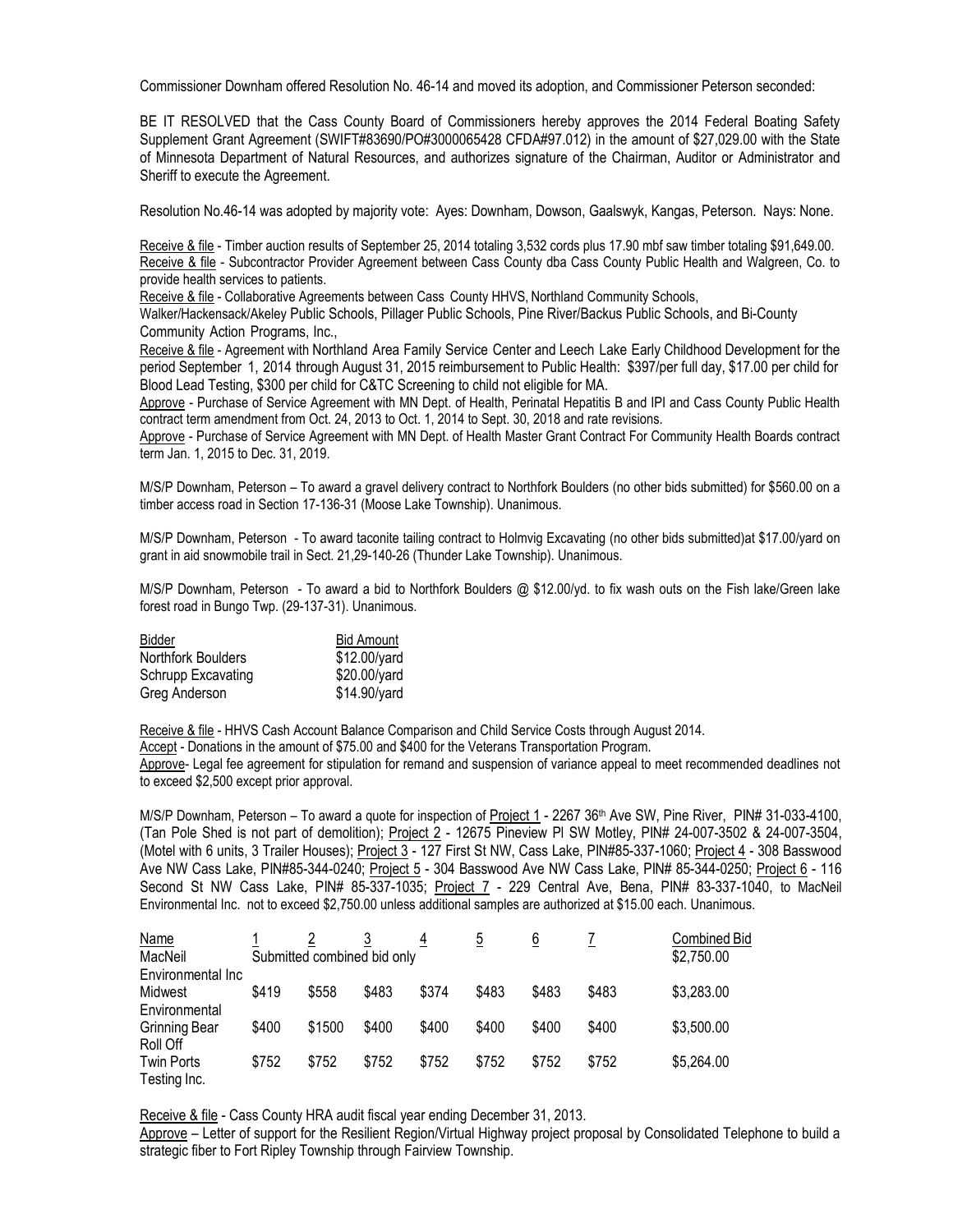2B County Administrator Yochum summarized the Insurance Committee meeting of September 23, 2014. Items discussed included: 2013/14 financial trends, revenue/expenditure activity by plan, and 2015 plan review. Mr. Yochum reported unanimous recommendations from the Insurance Committee as follows: 1). To recommend increasing each CMM plan deductible \$500 (to \$1,000, \$2,000 & \$3,000) and increase fund balance exposure to \$1,080,000. 2).To recommend the following elective plan responses: declining a vacation savings plan, declining a change in the current Rx coverage, accepting basic health start pregnancy program, and accepting the current wig benefit. 3). To recommend the following contracts: Cafeteria Plan Administration Flex Accounts (TASC); Health Care Savings Accounts (BS/BC Select); Life Insurance (MN Mutual through Integrity); Short Term Disability & Dental (Assurant through Integrity); Long Term Disability (Hartford through Integrity), and, 4.) To recommend open enrollment November 10, 2014 through December 2, 2014.

M/S/P Dowson, Gaalswyk – To accept the recommendations of the Insurance Committee as presented, and further to establish the following total premium costs, and County contribution for calendar year 2015. Unanimous.

|                     | <b>HSA DED</b>  |        |             |        |             |                                                                                 |               |  |
|---------------------|-----------------|--------|-------------|--------|-------------|---------------------------------------------------------------------------------|---------------|--|
|                     | \$3,250 \$6,500 |        | \$3,000 DED |        | \$2,000 DED |                                                                                 | \$1,000 DED   |  |
| Monthly             | Single          | Familv | Single      | Familv | Single      | Family                                                                          | Single Family |  |
| Total Premium       |                 |        |             |        |             | \$638.00 \$1,659.00 \$610.00 \$1,625.00 \$671.00 \$1,707.00 \$777.00 \$1,813.00 |               |  |
| County contribution | \$1,060.00      |        |             |        |             |                                                                                 |               |  |

2C. Administrator Yochum presented the current City of Pine River lease agreement dated July 01, 2007 for Sheriff's Office space in the Pine River City Offices. Sheriff Burch explained that the City of Pine River Chief of Police reported that the City proposes a new lease agreement including \$400 per month rent. Mr. Yochum added that Board policy since January 02, 2007 has been "No rental payments shall be made for the use of space utilized for meetings of Cass County without specific approval of the Board", and that this same policy has been applied to Sheriff substations and more recently to HHVS offices at the Leech Lake Band Government Center in Cass Lake.

M/S/P Dowson, Gaalswyk – To respectfully decline the Sheriff's substation proposed lease agreement that includes \$400.00 per month rent with the City of Pine River. Unanimous.

- 3A. Chairman Kangas introduced Cass County 4-H Program Coordinator Jana Sampers, and Extension SNAP Education Educator Samantha Stewart. Ms. Sampers discussed recent activities of the Cass County 4-H Program including sending 50 members to state competitions and receipt of 39 medals. Ms. Stewart explained activities of the SNAP Education Program that includes promotion of good nutrition habits. Ms. Stewart added that the program partners with area schools and County public health staff. The Board thanked Ms. Sampers and Ms. Stewart for the update on the programs, and welcomed them to Cass County.
- 4A. Chief Financial Officer Larry Wolfe presented the Minnesota Office of State Auditor's audit for the year ended December 31, 2013. Mr. Wolfe reviewed the management and compliance report, the County response to audit findings, the County's balance sheet, the statement of revenues/expenditures, and the changes in fund balance for the year ending December 31, 2013. Mr. Wolfe also presented the OSA exit conference minutes of Thursday, September 17, 2014. The Board acknowledged the expertise and efforts of County financial staff.

M/S/P Dowson, Downham – To receive & file the Minnesota Office of State Auditor's Audit for the year ended December 31, 2013, and the OSA exit conference minutes of Thursday, September 17 2014, and further, to acknowledge the expertise and efforts of County financial staff. Unanimous.

4B. Mr. Wolfe presented the 2014-2015 propane bids for County buildings, Longville subordinate service district ambulance facility, and the Deep Portage Environmental Learning Center.

M/S/P Dowson, Peterson – To accept the quote for propane for the 2014-2015 heating season from the apparent low bidder of Lakes Gas Co. at a rate of \$1.415 per gallon delivered by transport semi-trailer and a rate of \$1.490 per gallon delivered by bulk truck. Unanimous.

Quotes are based on estimated gallons of transport of 61,000, and bulk of 46,900

| <b>Bidder</b> | Bid per gallon    | Estimated gallons | Total estimated gallons |
|---------------|-------------------|-------------------|-------------------------|
| Lakes Gas Co. | Transport \$1.415 | \$86,315.00       |                         |
|               | Bulk \$1,490      | \$69,881,00       | \$156,196.00            |
| Ferrellgas    | Transport \$1.410 | \$86,010.00       |                         |
|               | Bulk \$1.545      | \$72,460.50       | \$158,470.50            |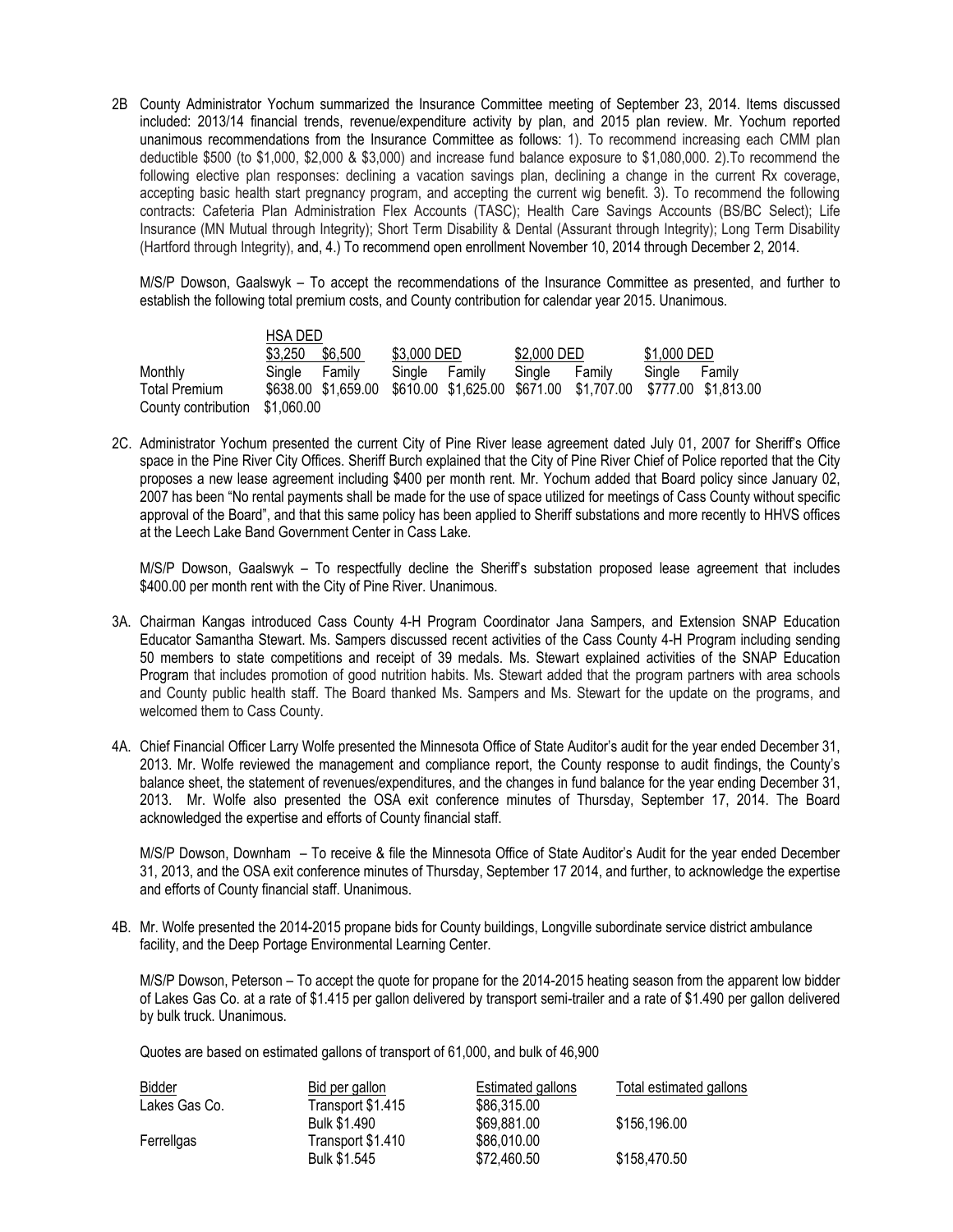5A. Land Commissioner Josh Stevenson reported on the Ad Hoc Committee meeting of September 16, 2014. The Committee discussed current state law regarding ATV operation within the public right of way, and current status of complaints including County Road 40, and County Road 77. Possible solutions for problematic road segments that the committee discussed: 1.) designation as a grant in aid ATV trail would provide access to State maintenance and capital improvement funds (although State accounts are empty), 2.) prohibit ditch use by County ordinance, or 3.) share the road designation by the County Board. In each case the committee emphasized input from the local unit of government would be a prerequisite to any change. The Committee also noted that current State policy creates public ATV access in road ditches, but yet, the maintenance costs fall solely on the adjoining property owners.

M/S/P Dowson, Downham – To refer ATV damage on County State Aid Highway rights of way to Cass County's legislative delegation for a response. Unanimous.

6A. Highway Engineer Dave Enblom discussed the planned construction of a cold storage building at the Hackensack maintenance shop site. The proposed building will be 85 feet by 55 feet, pre-engineered steel with wooden frame structure with a bituminous floor. Proposed use of the building would be for the Highway Department and the Sheriff's Office. The cost of the building is \$56,500.00 and the cost of the floor is \$15,000.00. The funding for the project will be from the Highway Department approved capital building fund. Administrator Yochum noted that the staff recommendation is to table the Remer project and use a portion of that part of the Capital Plan to fund this project.

M/S/P Downham, Dowson – To table construction of the cold storage building at the Hackensack maintenance shop site and further report back to the Board with evidence of a competitive bidding process and alternatives for the floor surface. Unanimous.

Engineer Enblom explained that a gravel base for the proposed building was constructed by County staff considering the time of year. Mr. Yochum stated that the present practice is to record specific Board action on capital expenditures using fund balance.

M/S/P Peterson, Dowson – To approve the capital project payment in the amount of \$1,352.00 to Anderson Gravel for 208 yds. of class 5 at the Hackensack maintenance shop. Unanimous.

6B. Mr. Enblom reported the need to conduct additional archaeological Phase II work on discovered historical sites along the County State Aid Highway 77 (SP 011-677-013) project corridor (approximately 4.1 miles of road reconstruction and trail construction along Interlachen Road). This would add an additional cost of \$10,000.00 for a total County committed cost of \$30,000.00 for this phase of the project.

Commissioner Gaalswyk offered Resolution No. 47-14 and moved its adoption, and Commissioner Downham seconded:

IT IS RESOLVED, that Cass County enter into a supplemental Mn/DOT Agreement No. 06864 with the State of Minnesota Department of Transportation and Florin Cultural Resource Services, LLC for the following purposes:

To conduct additional Phase II evaluations of the identified sites that are potentially eligible for listing on the National Register of Historic Places within the County State Aid Highway 77 (SP 011-677-013) project corridor. Additional Cass County cost participation not to exceed \$10,000.

IT IS FURTHER RESOLVED, David Enblom County Highway Engineer is authorized to execute the agreement and any amendments to the Agreement

Resolution No.47-14 was adopted by majority vote: Ayes: Downham, Dowson, Gaalswyk, Kangas, Peterson. Nays: None.

7A. Mary Ackerman appeared before the Board to discuss her concerns regarding the appropriate use of the Cass County Courthouse lawn. Ms. Ackerman expressed her disappointment to see parties engaged in promoting their religious and moral position for nearly 6 weeks at a time - referring to the tent on the courthouse lawn sponsored by the 40 Days for Life movement. Ms. Ackerman suggested the Board rescind ongoing permission for this demonstration citing a number of issues including conveying the appearance that the County endorses the message. She added that she supports the freedom of speech, but felt that the county could still legally limit demonstrations on the lawn to laws or issues for which county and state government are responsible.

Betty Hackett appeared before the Board adding that the Board can regulate the time, place and manner of the use of public space such as the courthouse lawn. Ms. Hackett offered that perhaps the number of days allowed per year or the